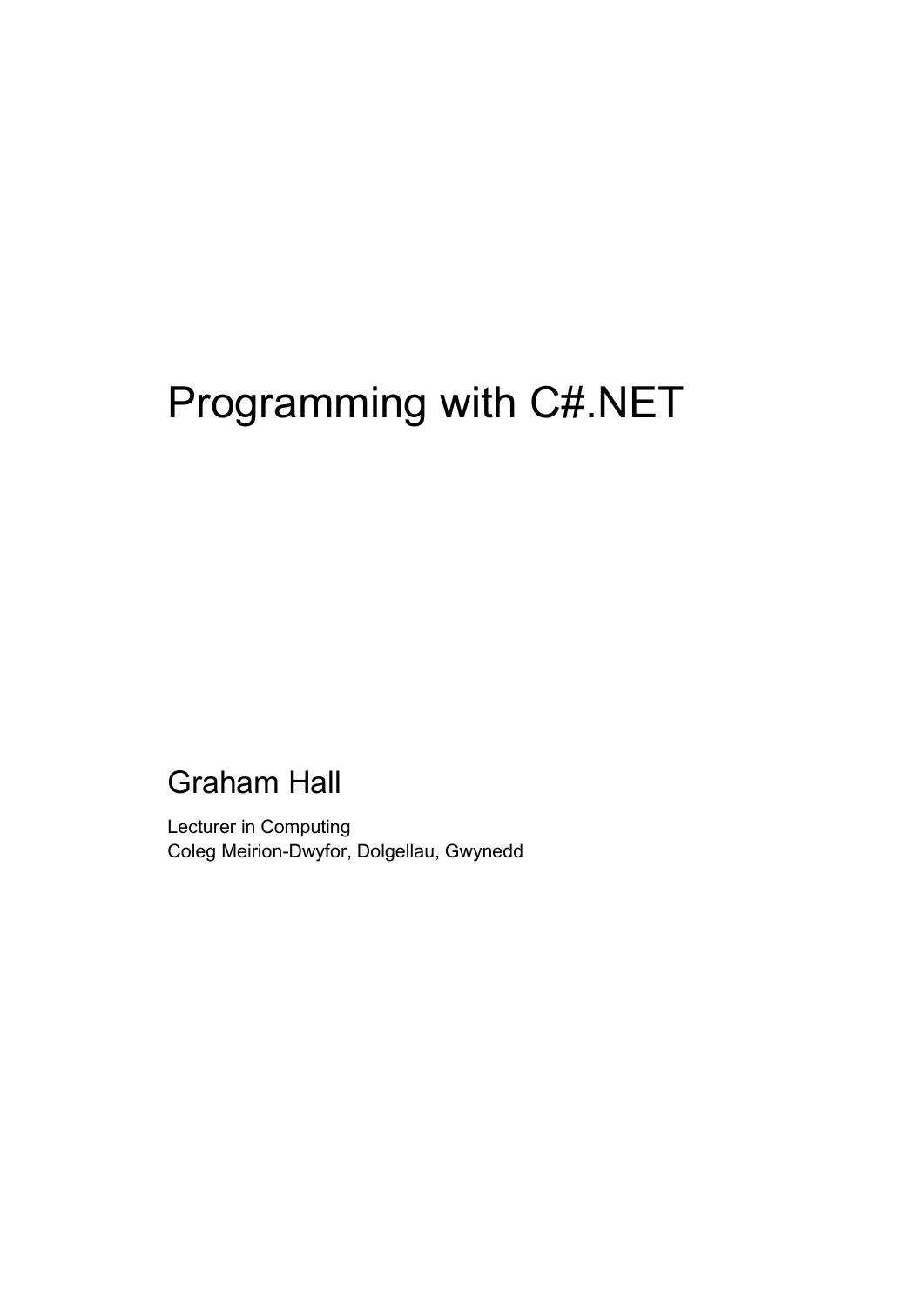Copyright © 2013 Graham Hall. All rights reserved. Published by Lulu.com ISBN: 978-1-291-53631-7

FRONT COVER IMAGES

Welsh cottage, Margaret Hall

District line Train at Earl's Court[, Paul Robertson](http://www.flickr.com/photos/pauliewoll/) on Flickr http://www.flickr.com/photos/pauliewoll/5532264790/

Theatre interior, Guillermo Arévalo Aucahuasi from Wikimedia Commons http://commons.wikimedia.org/wiki/File:Interior\_del\_Gran\_Teatro\_Nacional\_del\_Per%C3%BA\_cazuela.JPG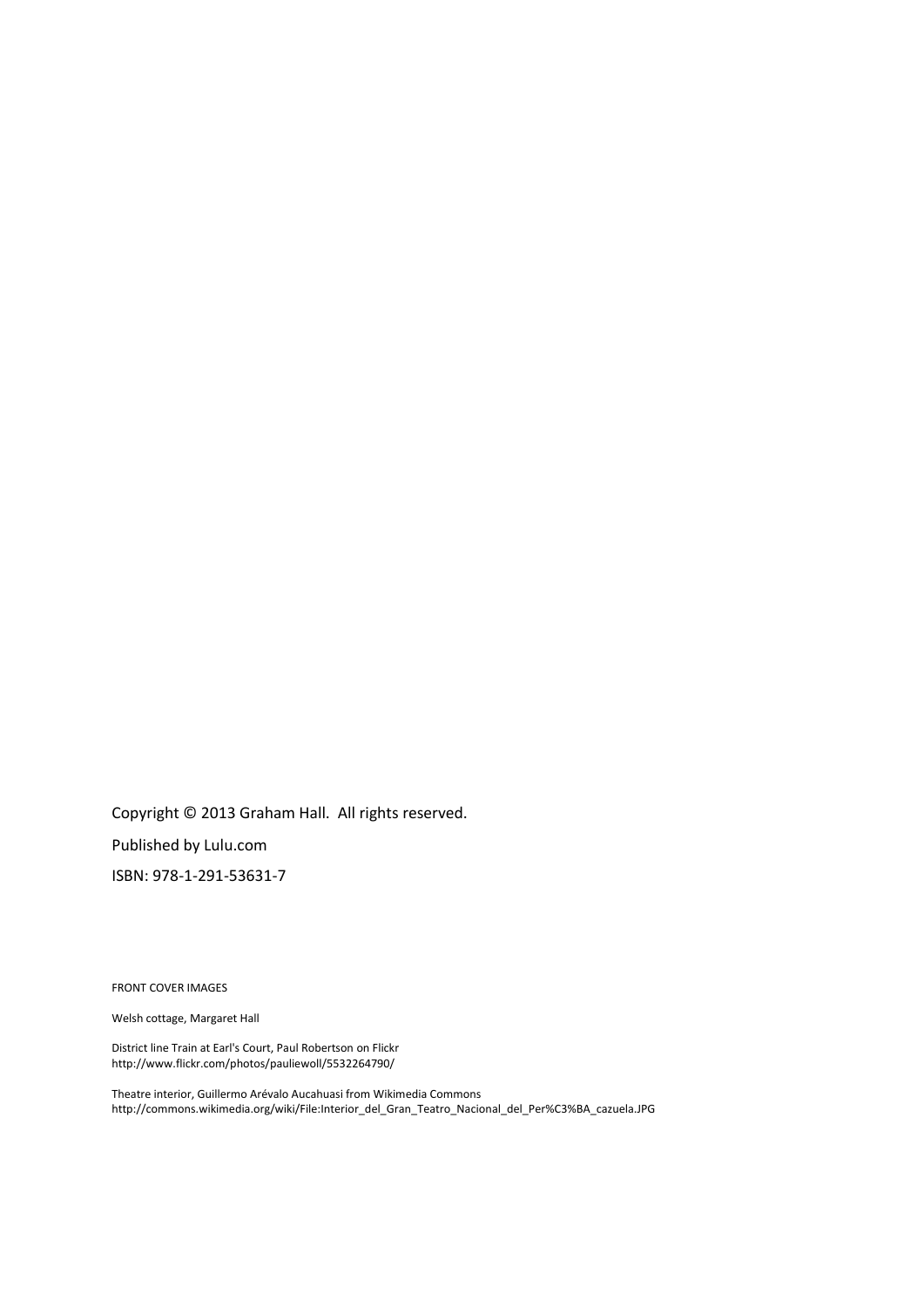## **Contents**

| Introduction             | $\overline{2}$ |
|--------------------------|----------------|
| 1. Camera                | $\overline{4}$ |
| 2. Calculator            | 11             |
| 3. Railway Tickets       | 17             |
| 4. Solitaire             | 31             |
| 5. Airport               | 49             |
| 6. London Underground    | 59             |
| 7. Estate Agent Database | 81             |
| 8. College Courses       | 114            |
| 9. Fast Food             | 142            |
| 10. Theatre Bookings     | 153            |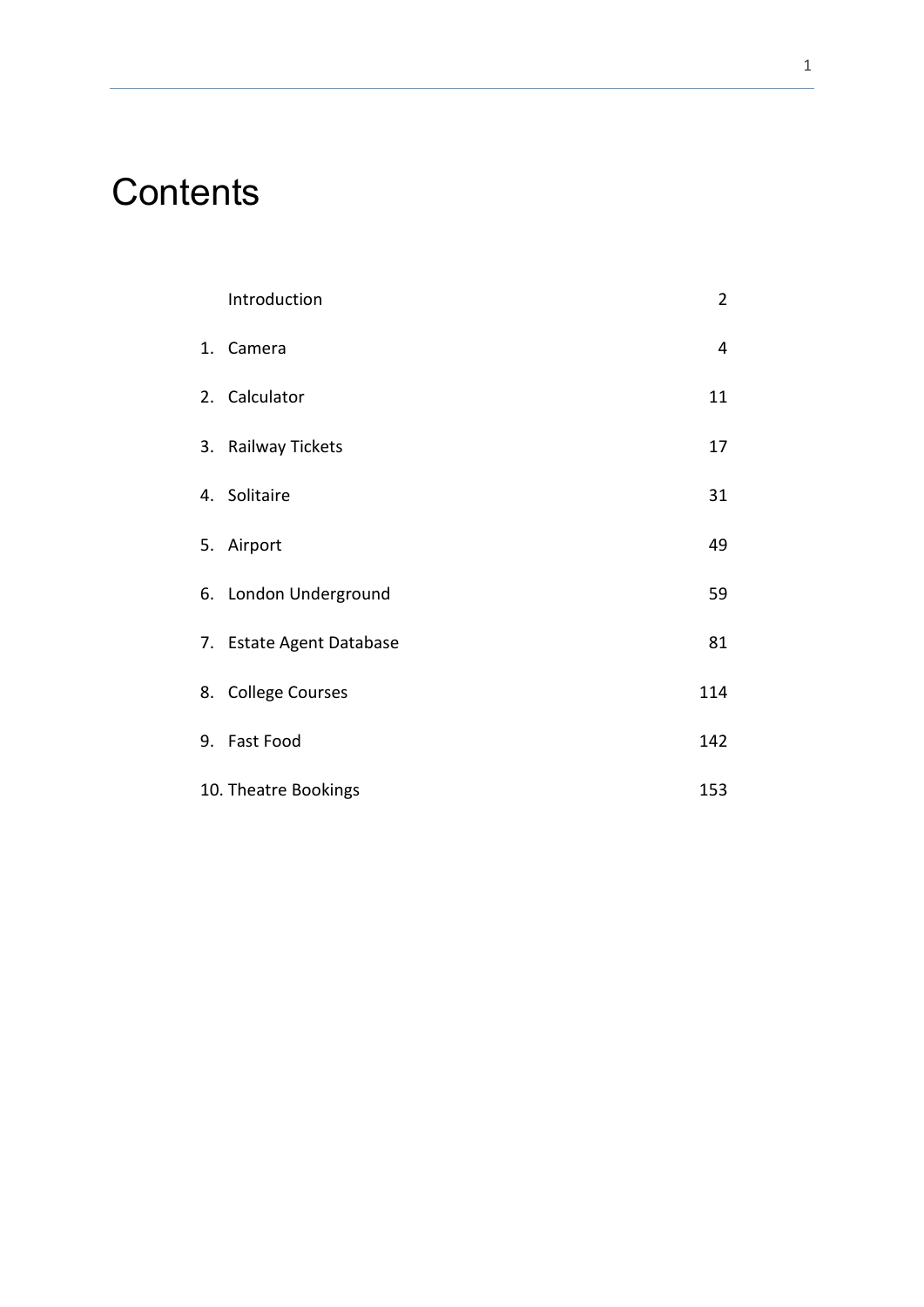### Introduction

The purpose of this book is to provide a simple introduction to C#.NET programming with Microsoft Visual Studio 2010. This was designed initially for students of the Glyndŵr University Foundation Degree in Applied Computing who are undertaking the module 'Object Oriented Programming' in the second year of their course. These students will have completed a module in text-based Java programming in which a variety of console applications were developed. They should be familiar with basic programming structures such as loops, conditionals and arrays, and will have been introduced to object oriented concepts of classes, properties and methods.

Visual Studio provides a very wide range of programming and database tools for software development. It is therefore possible to solve the same software problem in a number of different ways, and each individual programmer is likely to develop their own preferred techniques and methods of working. The solutions demonstrated in this book are not necessarily claimed to be the 'correct' or 'best' programming approaches, but have been found to work reliably and to be relatively easy to understand.

For reasons of space, comment lines have not been included in the program listings, although programming techniques are explained in the accompanying text. Students are strongly encouraged to add their own comment lines to the program listings, both as a way of checking their understanding of the program and as a way of easily identifying sections of code which can be copied into other projects as standard modules.

By working through the example programs in this book, students should gain an understanding of basic interface construction, processing and database operations in an object oriented C#.NET environment. Students are encouraged to develop the programs further by adding extra functionality, or to create their own similar projects which incorporate the programming techniques demonstrated here. Programming is a very practical activity, requiring extensive practice to develop a high level of skill.

Grateful thanks are due to students of Coleg Meirion-Dwyfor who have helped in the design and testing of the example programs in this book. However, the author accepts sole responsibility for any errors in the work.